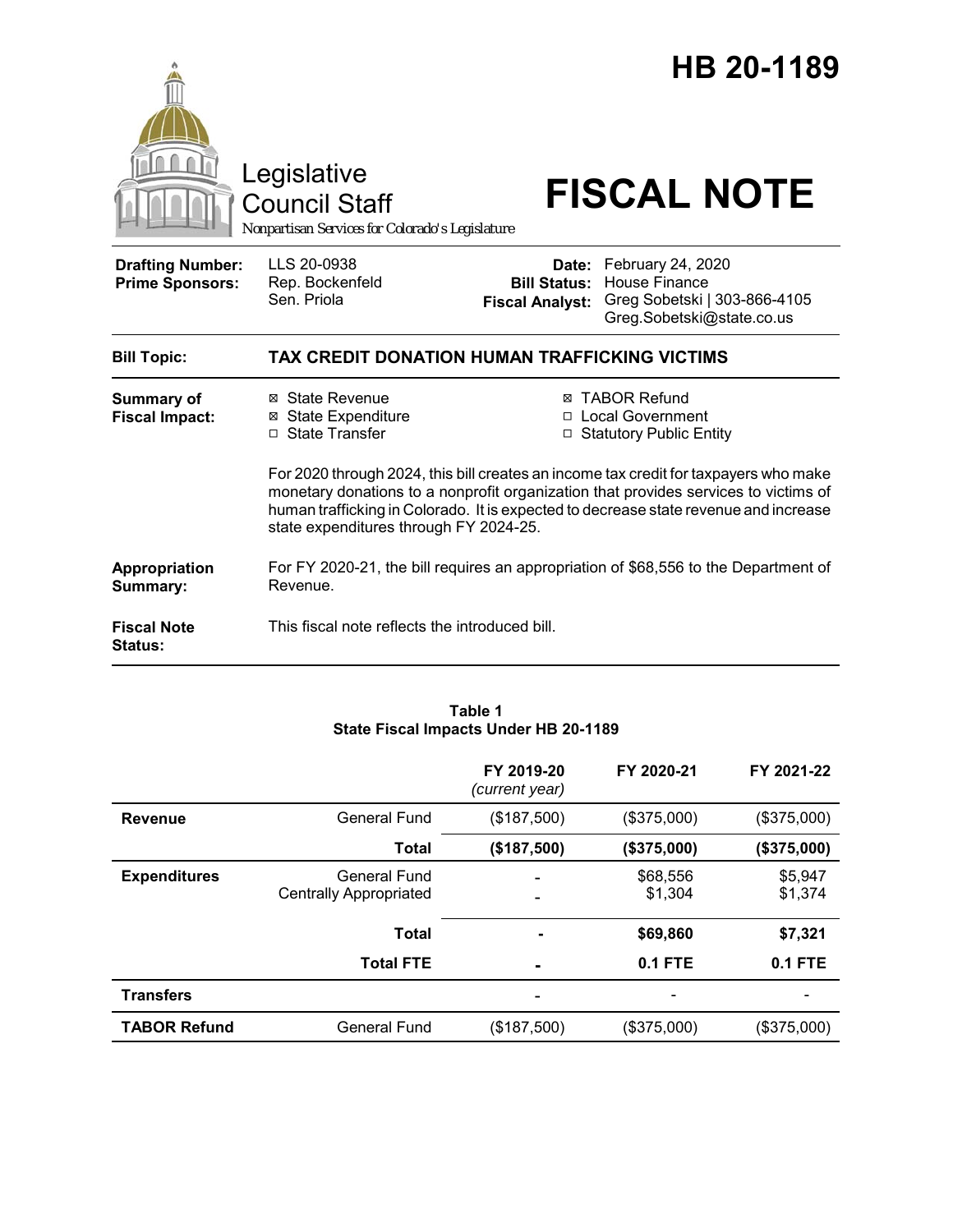February 24, 2020

# **Summary of Legislation**

For tax years 2020 through 2024, the bill creates a tax credit for donations to nonprofit organizations that provide services to victims of human trafficking in Colorado. The credit is equal to 25 percent of donations, up to a maximum of \$100,000 per year.

Donations qualify for the credit if the nonprofit organization certifies that:

- it has either its headquarters, or 50 percent of its employees, in Colorado, and the donation was received for the purpose of eradicating human trafficking; or
- it provides at least 25 percent of its services in Colorado to victims of human trafficking.

The credit certificate issued by the nonprofit must be filed with the taxpayer's income tax return.

The credit is available in addition to the charitable contributions deduction for which the donation qualifies under federal law. The amount by which the credit exceeds a taxpayer's income tax liability is nonrefundable, but may be carried forward for up to five years.

#### **State Revenue**

The bill is expected to decrease state General Fund revenue by \$187,500 in the current FY 2019-20, \$375,000 in each of FY 2020-21 through FY 2023-24, and \$187,500 in FY 2024-25. The estimates for FY 2019-20 and FY 2024-25 represent half-year impacts for tax years 2020 and 2024, respectively, on an accrual accounting basis. The bill reduces income tax revenue, which is subject to TABOR.

**Assumptions.** The bill allows a tax credit only for contributions to organizations providing services to victims of human trafficking in Colorado. This fiscal note estimates that there are no more than 15 such organizations in the state, that these organizations have an average annual budget of \$0.5 million each, and that they are primarily funded by grants from foundations. Qualifying nonprofits are expected to receive 20 percent of their funding from individual donors.

Based on these assumptions, the bill is expected to allow tax credits for \$1.5 million in donations annually beginning in tax year 2020. Based on the ratio between donations and donors observed for other, similar tax credits, the bill is expected to allow credits to 550 taxpayers per year.

This fiscal note assumes that all tax credits will be applied to reduce tax liability in the year when they are allowed. To the extent that tax credits are carried forward, the bill's revenue impact will differ across fiscal years relative to the estimates published here.

### **State Expenditures**

The bill is expected to increase General Fund expenditures by \$69,860 in FY 2020-21 and \$7,321 in FY 2021-22 through FY 2024-25. Expenditures are summarized in Table 2 and described below.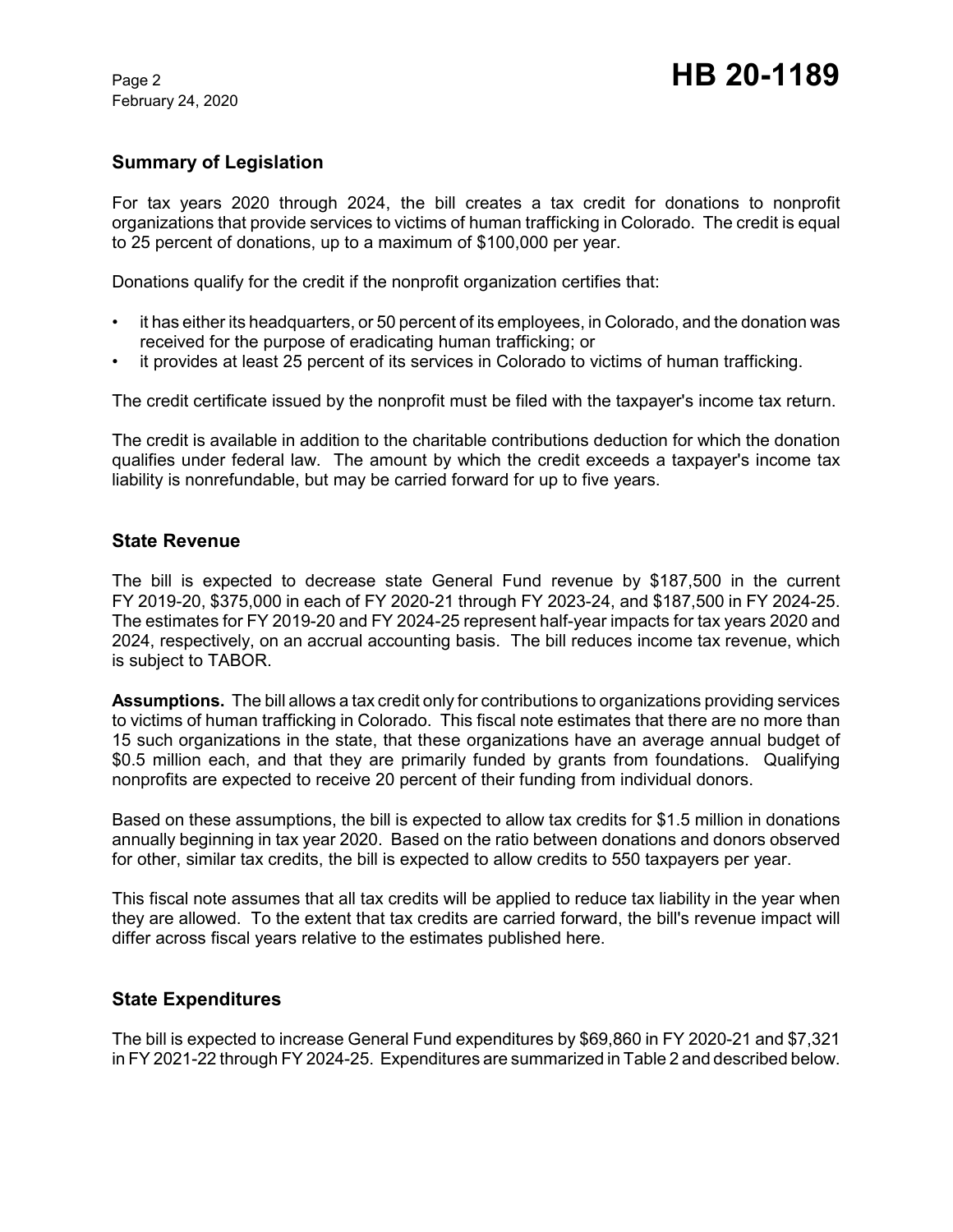|                                | FY 2020-21 | FY 2021-22 |
|--------------------------------|------------|------------|
| <b>Department of Revenue</b>   |            |            |
| <b>Personal Services</b>       | \$3,876    | \$4,651    |
| GenTax Programming and Testing | \$60,360   | ۰          |
| Data Reporting                 | \$4,320    | \$1,296    |
| Centrally Appropriated Costs*  | \$1,304    | \$1,374    |
| <b>Total Cost</b>              | \$69,860   | \$7,321    |
| <b>Total FTE</b>               | $0.1$ FTE  | 0.1 FTE    |

**Table 2 Expenditures Under HB 20-1189**

 *\* Centrally appropriated costs are not included in the bill's appropriation.*

**Tax administration.** The bill is expected to require 0.1 FTE annually for a Tax Examiner I in the Department of Revenue (DOR) Taxpayer Services Division to review credit applications and communicate with taxpayers. For FY 2020-21 only, personal services costs are prorated for the bill's August 5 effective date and the General Fund paydate shift.

**Computer programming.** The bill requires one-time expenditures to program and test changes to DOR's GenTax software system. Programming is performed by a contractor and tested by the department. Programming is expected to require \$45,000, or 200 hours at the contract rate of \$225 per hour. Costs are primarily driven by the credit's applicability to individual, corporate, fiduciary, and partnership taxpayers, which are treated separately in GenTax. Testing will require 640 hours at a rate of \$24 per hour.

**Data reporting.** Costs for database management and reporting in DOR's Office of Research and Analysis are estimated at \$4,320 in FY 2020-21 and \$1,296 annually thereafter.

**Centrally appropriated costs.** Pursuant to a Joint Budget Committee policy, certain costs associated with this bill are addressed through the annual budget process and centrally appropriated in the Long Bill or supplemental appropriations bills, rather than in this bill. These costs, which include employee insurance and supplemental employee retirement payments, are estimated to be \$1,304 in FY 2020-21 and \$1,374 in FY 2021-22.

**TABOR refunds.** The bill is expected to decrease state General Fund obligations for TABOR refunds by \$187,500 in the current FY 2019-20 and by \$375,000 in each of FY 2020-21 and FY 2021-22. Under current law and the December 2019 Legislative Council Staff forecast, the bill will correspondingly decrease the amount refunded to taxpayers via sales tax refunds made available on income tax returns for tax years 2020, 2021, and 2022, respectively. A forecast of state revenue subject to TABOR is not available beyond FY 2021-22.

### **Effective Date**

The bill takes effect August 5, 2020, if the General Assembly adjourns on May 6, 2020, as scheduled, and no referendum petition is filed.